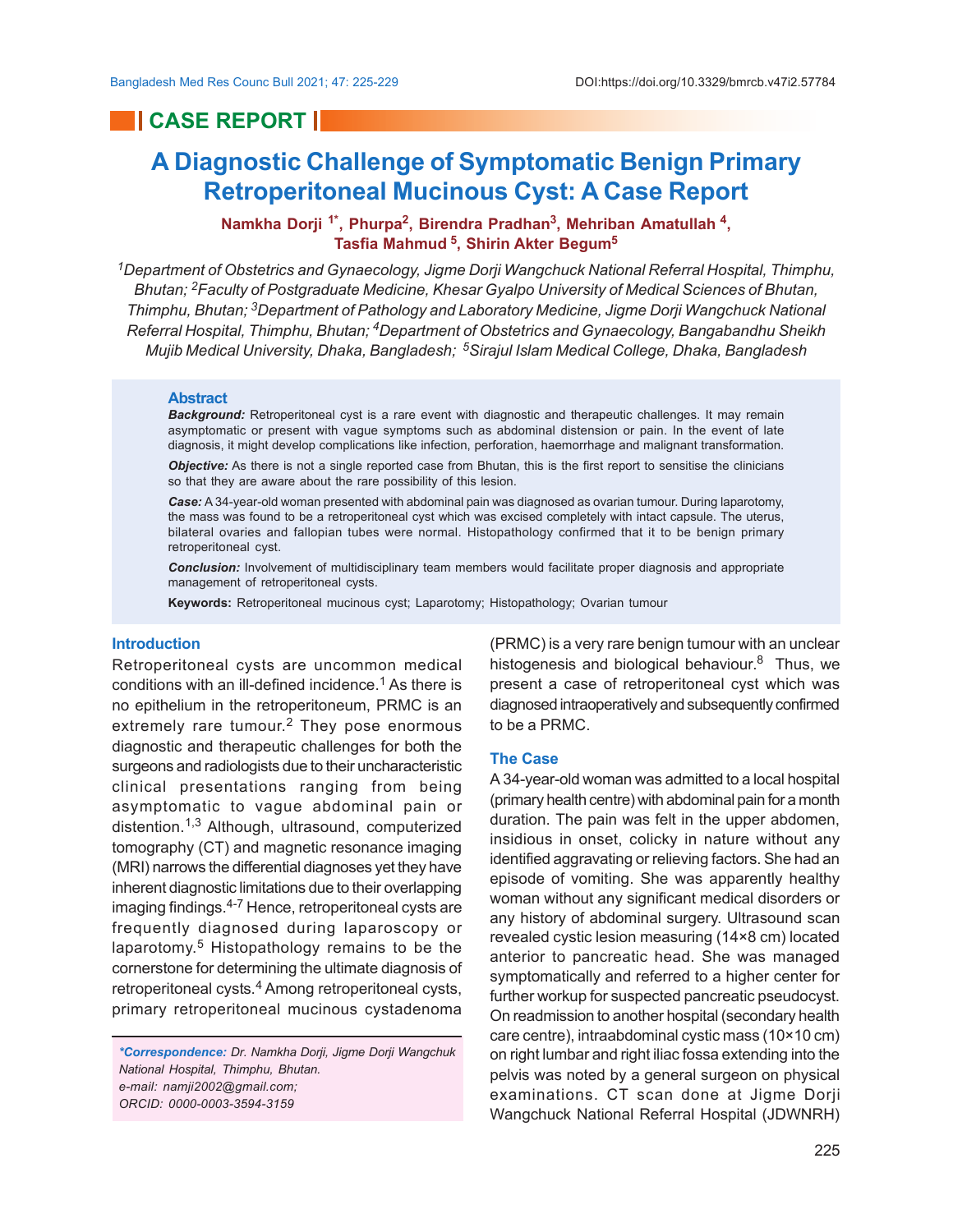revealed a well-defined cystic lesion (17.0×9.9 cm) occupying right flank and pelvic cavity [figure 1]. The lesion was not separated from the right ovary. Based on this CT scan findings suggestive of ovarian tumour, the case was referred to gynaecological oncologist for further evaluation. The tumour markers were done and showed as follows: beta HCG: <0.100 IU/ml, AFP: 6.31 ng/ml, CEA: 2.70 ng/ml, CA 125: 15.8 5 U/ml and CA 19.9: <0.600 U/ml. Ecchinococcus antigen was tested negative.

With this clinical diagnosis of suspected ovarian tumour, gynaecological oncologist decided to perform diagnostic laparotomy and proceeded under general anaesthesia after informed written consent of the patient. Midline incision extending from above umbilicus to above symphysis pubis was made. There was a big retroperitoneal cyst (17×12×8 cm) in the right parabolic gutter [figure 2] and displacing the ascending colon upwards and medially. The cyst was not connected with any nearby structures. The uterus, fallopian tubes and ovaries were normal in appearance which were left in-situ intact. Intraoperative consultation with general surgeon was done and decided for complete excision of cyst as it was benign looking. The cyst was excised with intact capsule and sent for histopathology report.

Macroscopic examination revealed smooth external surface of cyst with congested vessels. Cut section showed unilocular cyst containing thin, clear serous fluid. Inner surface was smooth and no solid area seen with wall thickness of 0.1cm. Microscopic examination showed thin fibrous wall with focal calcification, lined by columnar epithelium. There was no evidence of atypia. Mucinous cystadenoma was diagnosed [figure. 3A-F].

On meeting face to face with patient and her family during follow up, they expressed their satisfaction and gratitude for the care given by medical team. They agreed to continue follow up.

She had an uneventful postoperative recovery and discharged home on postoperative third day. On review six weeks after surgery, her symptoms had subsided and wound healed.

#### Dorji N et al Retroperitoneal mucinous cyst



**Figure 1: CT** scan showing cystic mass.



**Figure 2:** Cystic mass during laparotomy.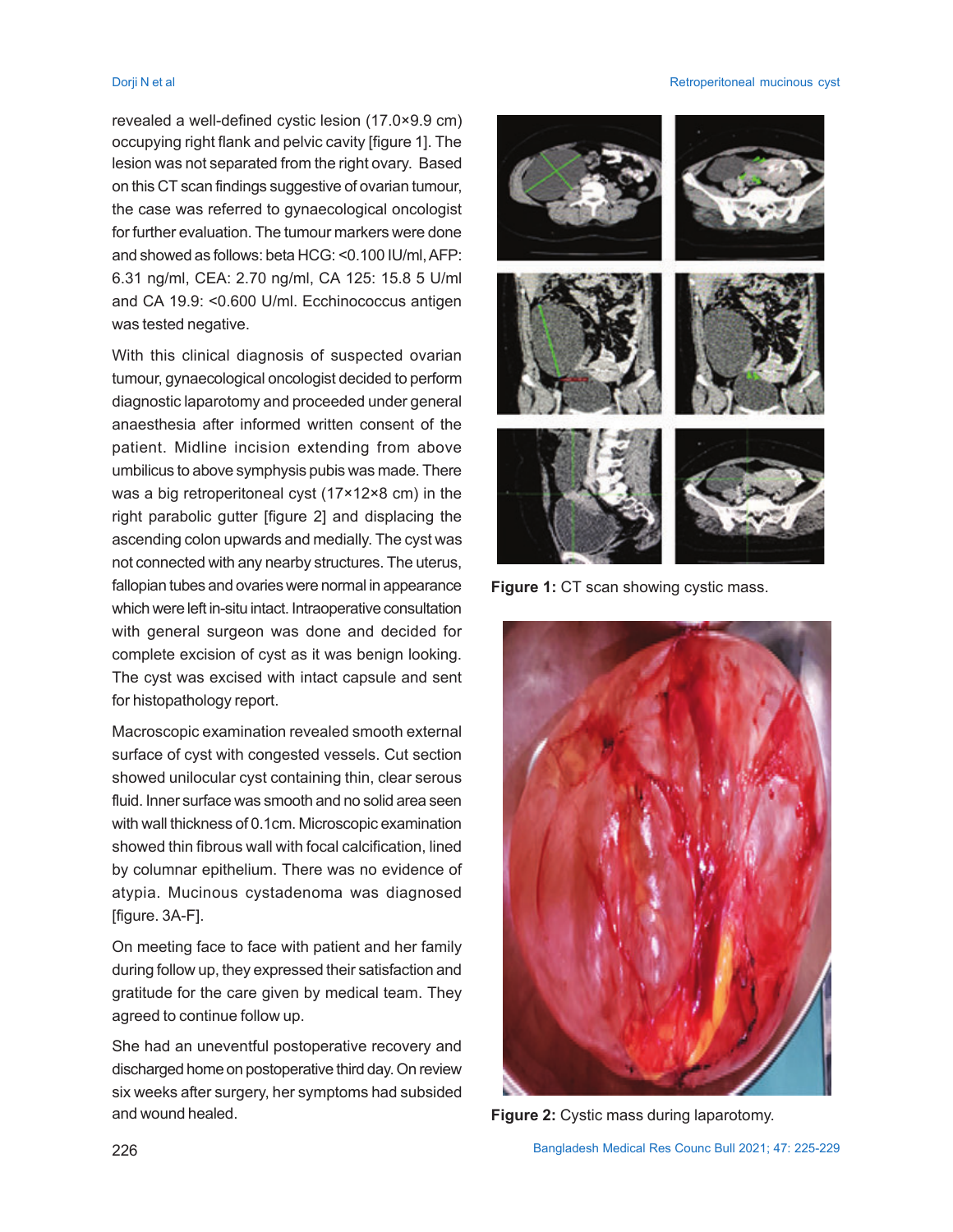Retroperitoneal mucinous cyst **Dorif N** et al. **Exercise 2018** 2019 12:30 N et al. **Dorif N** et al. **Dorif N** et al.



**Figure 3 A-F:** H&E sections showing a cyst wall lined partly by columnar epithelium with apical mucin and partly by mesothelium and flattened epithelium (A:x40; B:x100; C&D:x400). PAS and PAS-D stains highlighting the mucin stain (E&F: x400)

### **Discussion**

The masses that arise within the retroperitoneal space is called retroperitoneal cyst. It has no anatomical connection with any solid nearby organs.<sup>7</sup> Their challenging clinical presentations create diagnostic and therapeutic dilemma for the clinicians. Cystic retroperitoneal masses could be either neoplastic or non-neoplastic, and one among later is primary retroperitoneal mucinous cystadenoma.<sup>4,8</sup> The incidence of primary benign retroperitoneal cyst is unknown in Bhutan. As there is not a single reported case from Bhutan, this is the first report to sensitise the clinicians so that they are aware about the rare possibility of this lesion.

Retroperitoneal cyst presents with vague symptoms such as abdominal distension, features of intestinal

obstruction.<sup>9</sup> While one third are incidental detection. Other non-specific symptoms can include weight loss, back pain, swelling of lower limbs and referred pain to lower lips because of pressure effect on nearby structures. In this case, she had symptoms suggestive of subacute intestinal obstruction. These symptoms could possibly be due to displacement of ascending colon medially and cranially as noted during operation. Imaging studies such as ultrasound and CT scan are important to identify anatomical location, size and nature of the mass and its connection with nearby structures. CT scan helps to find the presence and thickness of the wall, septa, calcification, and fat.  $3,9$ Accurate clinical information and familiarity with the most relevant radiologic features allows for appropriate lesion characterisation.<sup>7,10</sup> In this case, symptoms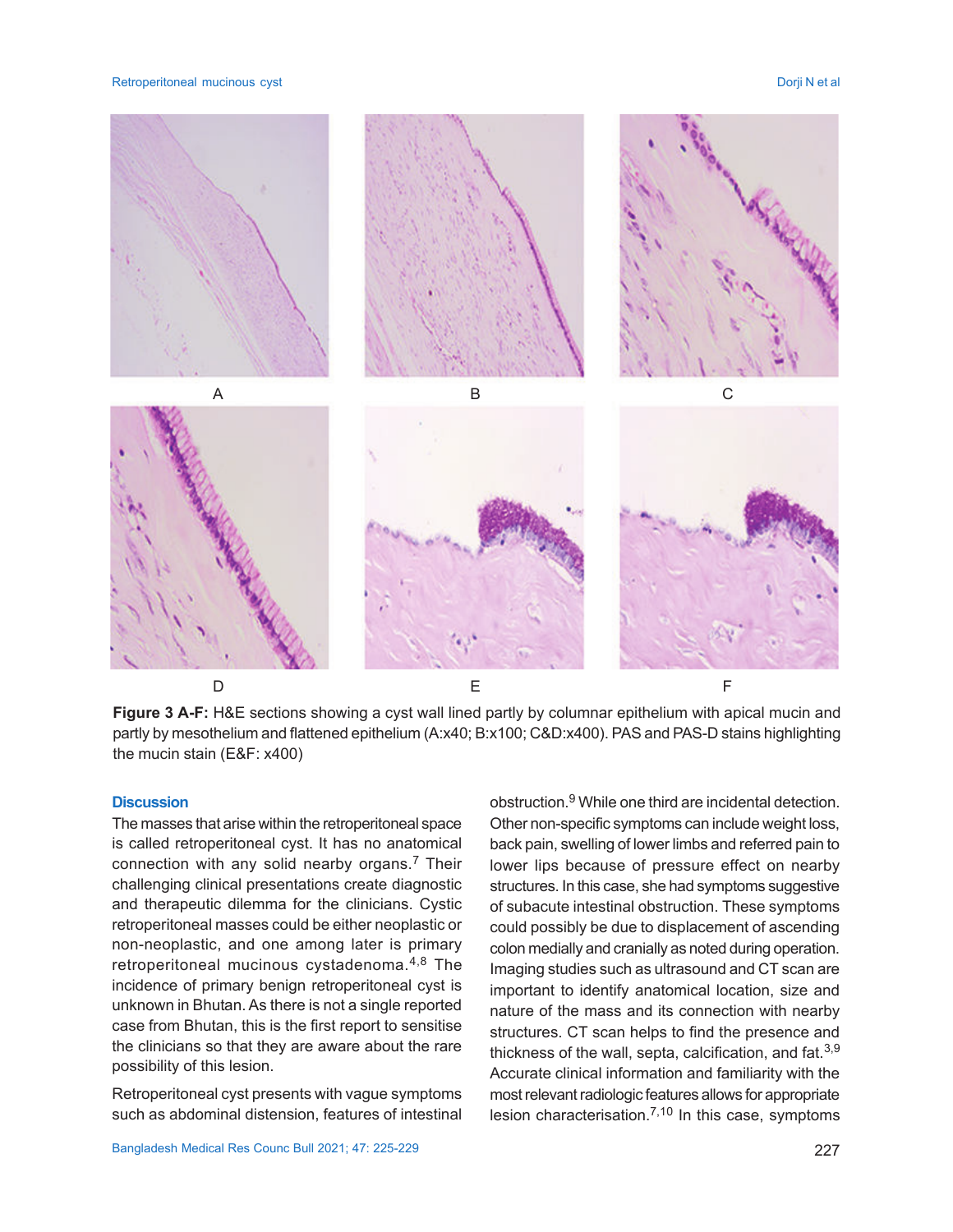presentation like subacute intestinal obstruction with examination finding of intraabdominal cystic mass (10×10 cm) on right lumbar and right iliac fossa extending into the pelvis may have contributed towards clinical confusion. Although, the CT scan was able to provide information on cyst size and location, its reporting as not separated from ovary created further diagnostic dilemma. There are reports where retroperitoneal mass is diagnosed as ovarian mass preoperatively.<sup>3</sup> MRI may be useful in preoperative localisation and differentiation of retroperitoneal cyst  $(3,4)$ . 3,4 In this case, laparotomy was opted by patient without MRI as the patient wanted the mass to be excised and establish histological diagnosis.

Surgical intervention is indicated for a large symptomatic mass and when inherent complications like infection, perforation and malignancy are suspected.<sup>9-11</sup> Image guided drainage of cyst can provide preoperative microbiological analysis and exclude malignancy as well as symptom relief (1). There are instances where the mass is detected incidentally and multidisciplinary team had come to common consensus of keeping the mass in-situ without disturbing, but had to remove by the same team as the patient insisted on removal. $3$  As in this case, unexpected finding of retroperitoneal mass, gynaecologists are challenged on what would be the next most appropriate action.<sup>5</sup> Depending on the availability of expertise and facilities, either laparotomy or laparoscopy can be used to excise the cyst. Complete excision of the cyst is preferred over marsupialization or simple fenestration. Histology of cyst wall is mandatory. Intraoperative frozen section is advisable if partial resection is planned. $^6\;$  In this case, as the cyst was macroscopically benign looking and complete excision of cyst without disrupting the cyst wall was possible, intraoperative frozen section was not done. Histology and immunohistochemistry confirmed mucinous cystadenoma. It is a homogenous and well-defined unilocular cysts detected in woman with normal ovaries. There is no specific characteristic appearance of mucinous cystadenoma over other retroperitoneal cysts on CT scan.<sup>12</sup>

# **Conclusion**

Benign primary retroperitoneal mucinous cystadenoma in adult is an uncommon presentation of abdominal pathology. The vague symptomatic presentation creates difficulty in clinical diagnosis. Imaging studies such as ultrasound, CT scan and MRI play a crucial role in defining these lesions preoperatively. Intraoperative inter-departmental consultation and complete surgical excision is the cornerstone of treatment for symptomatic and complicated cases. Histopathology confirms final diagnosis which is useful for further management and follow up decisions.

### **Acknowledgement**

We thank Dr Thukten Choiphel, General Surgeon, JDWNRH for his second opinion during the surgical excision and Dr Tashi Gyeltsen, Radiologist, JDWNRH for his valued opinion on CT scan.

*Conflict of interest: None Funding: None Submitted:* 15 March 2021 *Final revision received:* 27 June 2021 *Accepted:* 30 June 2021 *Published:* 01August 2021

# **Reference**

- 1. Morotti A, Busso M, Barozzino MC, Cinardo P, Angelino V, Familiari U, et al. Detection and management of retroperitoneal cystic lesions: A case report and review of the literature. Oncol Lett. 2017;14:1602-08.
- 2. Paraskevakou H, Orfanos S, Diamantis T, Konstantinidou A, Patsouris E. Primary retroperitoneal mucinous cystadenoma. A rare case with two cysts and review of the literature. Hippokratia. 2014;18:278–81.
- 3. Vilos AG, Vilos GA, Marks J, Pollett A. Retroperitoneal Pelvic Cyst: A Diagnostic and Therapeutic Challenge. J Obstet Gynaecol Canada [Internet]. 2013;35:164–7.

DOI: 10.1016/S1701-2163(15)31022-7

- 4. Mota MMDS, Bezerra ROF, Garcia MRT. Practical approach to primary retroperitoneal masses in adults. Radiol Bras. 2018;51:391–400.
- 5. Vilos GA, Vilos AG, Hollett-Caines J, Abu-Rafea B, Jacob GP, Ettler H. Retroperitoneal pelvic tumours in women: diagnostic and therapeutic challenges. Facts, views Vis ObGyn. 2020;11:299–306.
- 6. Renzulli P, Candinas D. Symptomatic retroperitoneal cyst: A diagnostic challenge. Ann R Coll Surg Engl. 2009;91:10–2.
- 7. Yang DM, Jung DH, Kim H, Kang JH, Kim SH, Kim JH, et al. Retroperitoneal cystic masses: CT, clinical, and pathologic findings and literature review. Radiographics. 2004;24:1353–65.